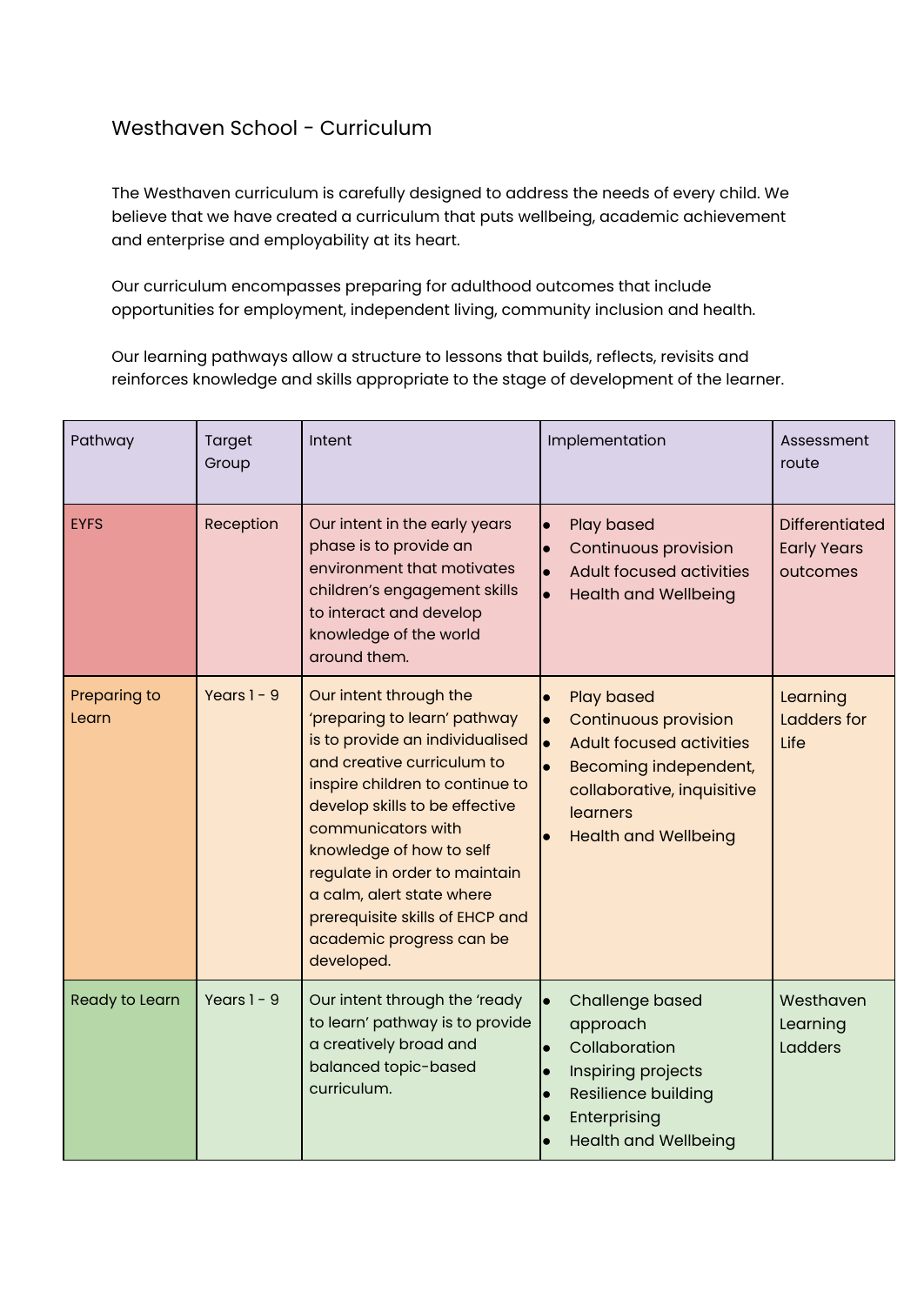| Preparing for<br>Independence | Years $10 - 13$ | Our intent through the<br>'preparing for independence'<br>pathways is to provide<br>opportunities to develop<br>enterprise and careers. This<br>includes work related<br>learning, work experience, life<br>skills and access to<br>independent careers advice<br>and employers enhanced<br>through the schools<br>'Pathways to Employment'<br>programme. | $\bullet$ | Preparing for adulthood<br>Developing an<br>academic<br>portfolio<br>Gaining vocational skills<br>Employability<br><b>Health and Wellbeing</b> |  |
|-------------------------------|-----------------|-----------------------------------------------------------------------------------------------------------------------------------------------------------------------------------------------------------------------------------------------------------------------------------------------------------------------------------------------------------|-----------|------------------------------------------------------------------------------------------------------------------------------------------------|--|
|-------------------------------|-----------------|-----------------------------------------------------------------------------------------------------------------------------------------------------------------------------------------------------------------------------------------------------------------------------------------------------------------------------------------------------------|-----------|------------------------------------------------------------------------------------------------------------------------------------------------|--|

We believe children learn better when they are encouraged to use their imagination and apply their learning to engaging contexts. Our curriculum gives our children opportunities to solve problems, apply themselves creatively and express their knowledge and understanding effectively whilst developing excitement, skills, ideas and the chance to express the learning they have fostered.

We want every Westhaven pupil to be one that is a confident, happy individual that has a safe place to make mistakes. We want them to be inquisitive, resilient and inspired learners that believe in themselves and achieve their full potential.

Wellbeing travels through the heart of each pathway. At Westhaven we believe that no child is ready to develop and learn if they do not have their basic needs met and have a strong sense of identity and good mental and physical health.

## **Impact**

| On our children | We wish for our Westhaven learners to be<br>confident, happy individuals that have a<br>safe place to make mistakes. We hope for<br>them to be inquisitive, resilient and inspired<br>learners that believe in themselves and<br>achieve their full potential. |
|-----------------|----------------------------------------------------------------------------------------------------------------------------------------------------------------------------------------------------------------------------------------------------------------|
| On progress     | Our aim at Westhaven is to inspire learners<br>to make progress academically, socially                                                                                                                                                                         |